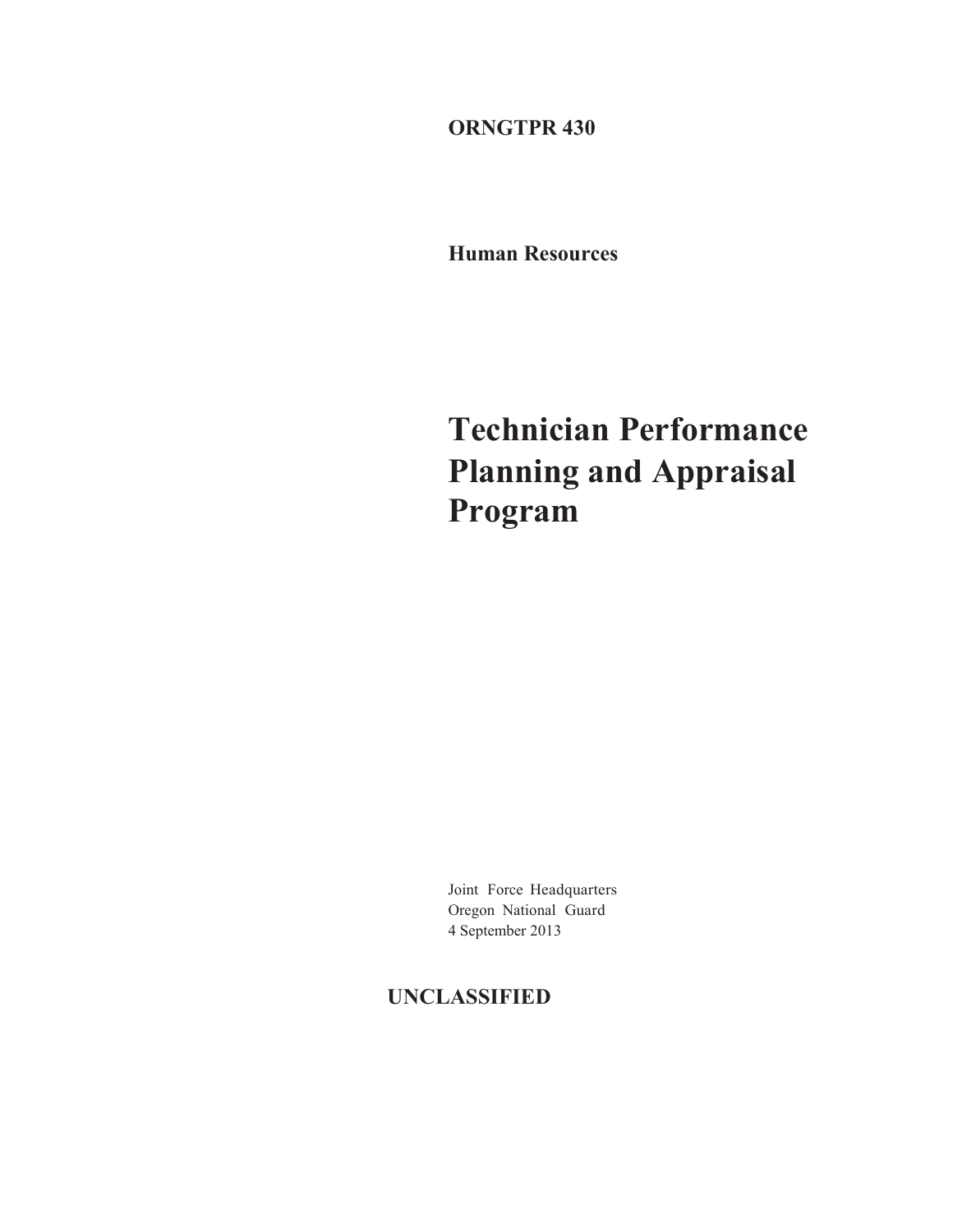**Joint Force Headquarters Oregon National Guard Salem, OR Technician Personnel 4 September 2013 Regulation 430** 

#### **Human Resources**

#### **Oregon National Guard Technician Performance Management Program**

The Adjutant General By Order of the Governor: DANIEL R. HOKANSON Major General HOKANSON.DANIE L.ROBERT.116563 6739 Digitally signed by<br>HOKANSON.DANIEL.ROBERT.1165636739<br>DN: c=US, o=U.S. Government, ou=DoD,<br>ou=PKI, ou=USA,<br>cn=HOKANSON.DANIEL.ROBERT.116563673<br>9 Date: 2013.11.22 11:52:17 -08'00'



**History**. This publication replaces previous Oregon National Guard (ORNG) supplements to National Guard Bureau (NGB) Technician Personnel Regulation (TPR) 430, The National Guard Technician Performance Planning and Appraisal Program.

**Summary**. This Regulation implements and expands on the processes contained in NGB TPR 430, National Guard Bureau Technician Appraisal Program and is in compliance with Title 5 Code of Federal Regulations (CFR) Part 430. It provides guidance for ORNG supervisors to develop and implement Performance Plans for their subordinate Technicians and evaluate Technician performance.

**Applicability**. This regulation applies to all Oregon National Guard Federal Technicians except for Technicians occupying temporary positions.

**Proponent and exception authority**. The proponent for this regulation is the Director of Human Resources. The Director has authority to approve exceptions to this regulation that are consistent with controlling law and

regulation. The Director may delegate this approval authority in writing, to Deputy Director, a branch chief or specialist in the proponent office.

#### **Suggested Improvements**.

Users are invited to send comments and suggested improvements to: Joint Force Headquarters - Oregon, ATTN: J1/HR, PO Box 14350, 1776 Militia Way, Salem, OR 97309-5047.

**Distribution**. This publication is available through links on several ORNG web sites or in print media, through the Human Resources Office (HRO) at 503-584-3975.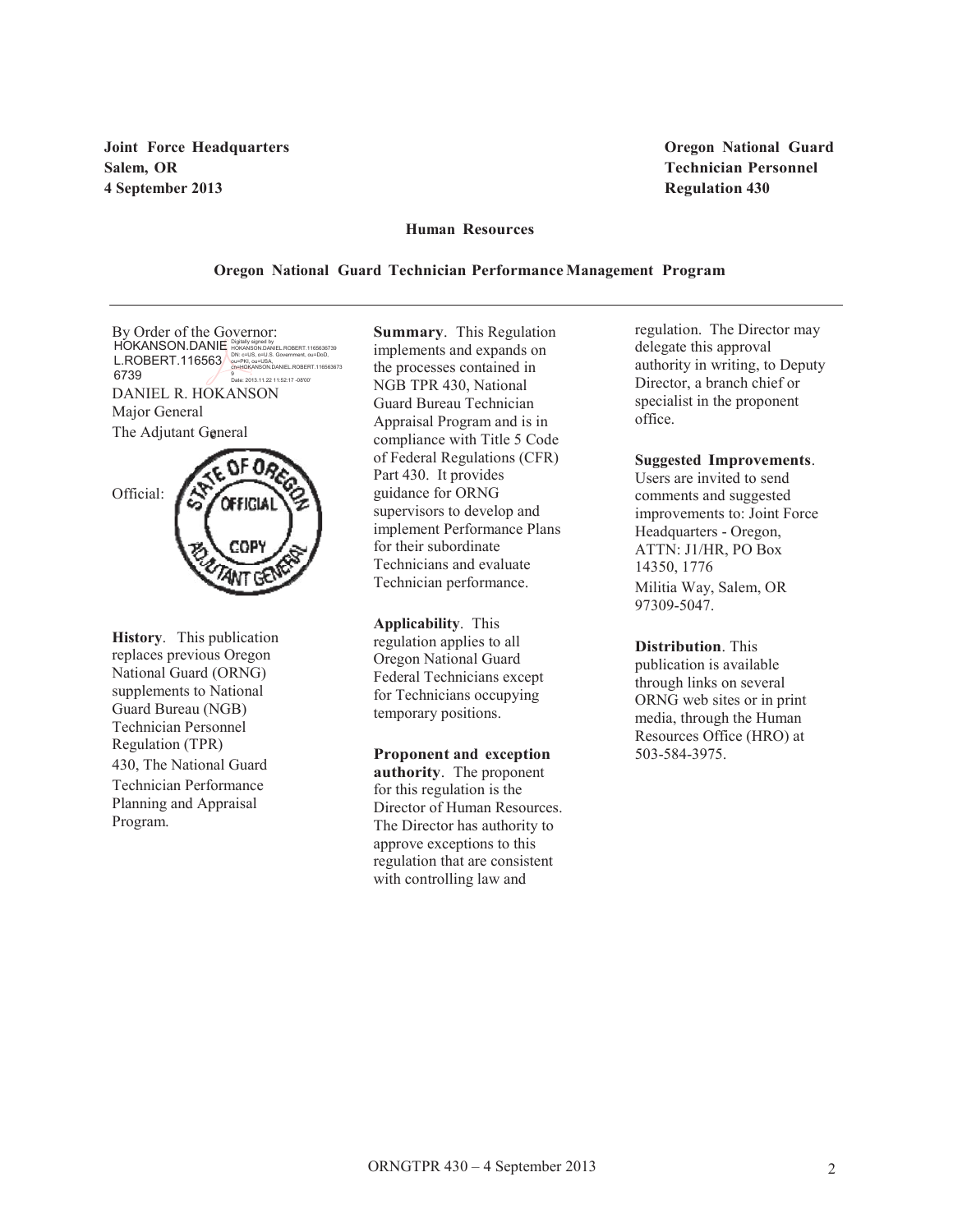# **Contents**

# **Section 1 - Introduction**

Purpose 1-1, page 4 References 1-2, page 4 Explanation of abbreviations and terms 1-3, page 4 Responsibilities 1-4, page 4 Objective 1-5, page 4

## **Section 2 – The Performance Plan, Review and Appraisal Process**

General, 2-1, page 5 Five Rating Level Evaluation Method 2-2, page 5 Performance Reviews 2-3, page 5 Performance Appraisal 2-4, page 6 The Annual Performance Management Cycle 2-5, page 8 Performance Plans 2-6, page 9 Monitoring Performance 2-7, page 9

# **Section 3 – Unacceptable Performance**

Performance Verses Conduct 3-1, page 10 Recognizing Unacceptable Performance 3-2, page 10 Performance Review Associated with Unacceptable Performance 3-3, page 10 The Performance Improvement Plan (PIP) 3-4, page 10 Unacceptable Performance after a PIP 3-5, page 11

# **Section 4 – The Review and Appeal Process for Non-Bargaining Unit Members**

Appeal Rights 4-1, page 11 Technician Actions 4-2, page 11 HRO Actions 4-3, page 12 State Review and Appeals Board Actions 4-4, page 12 Adjutant General Actions 4-5, page 12

# **Appendix A – References**, page 13

**Glossary**, page 13

**Abbreviations**, Page 14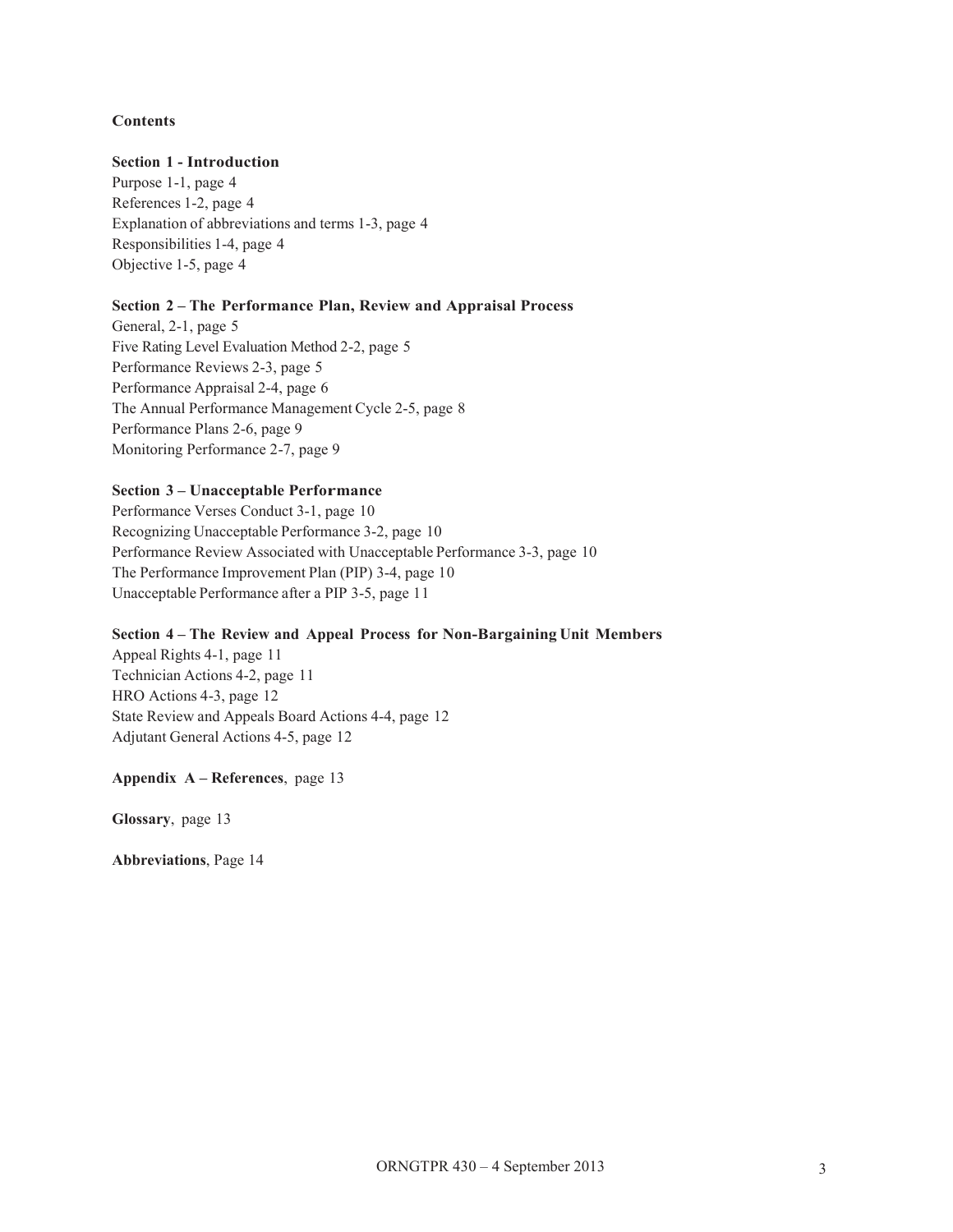# **Section 1** - **Introduction**

# **1-1. Purpose**

This regulation establishes the Oregon National Guard Performance Planning and Appraisal Program for Federal Technicians. The program fully integrates organization and mission goals and objectives into the planning and appraisal process. It encourages Technician involvement in the process that is ultimately the responsibility of the supervisor to complete. The program provides for the application of appropriate personnel actions based on performance appraisals.

# **1-2. References**

Required and related publications and prescribed and referenced forms are listed in Appendix A.

# **1-3. Explanation of Abbreviations and Terms**

Abbreviations and terms used in the regulation are referenced in the Glossary.

### **1-4. Responsibilities**

In addition to those responsibilities outlined in NGB TPR 430, the Adjutant General has made the following persons responsible for the indicated actions:

A. Director of Human Resources will:

(1) Communicate with Commanders, Supervisors and Technicians about relevant parts of the Performance Management Program.

(2) Ensure written Performance Plans are established for all permanent Technicians.

B. Commanders, Managers and Supervisors will:

(1) Aggressively solicit Technician input to Performance Planning and appraisal process's.

(2) Clearly specify in the Performance Plan, the ORNG, unit, and work center objectives the Technician's work supports.

# **1-5. Objectives**

The objectives of the Performance Management Program are well stated in NGB TPR 430, the National Guard Technician Appraisal Program. These objectives are summarized below with additional ORNG specifics:

A. Integrate ORNG, unit, and work center goals and objectives into the performance management process.

B. Improving organizational effectiveness.

C. Establish accountability for achieving established goals and objectives.

D. Establish a record on which to base the following types of personnel actions:

- (1) Within-grade/Step increases
- (2) Incentive Awards
- (3) Promotions
- (4) Reassignments, Reductions in Grade or Removals
- (5) Reduction in Force

E. Consistently apply Merit Systems Principles.

F. Involve Technicians in the program development, implementation, and application.

G. Encourage Technicians to take responsibility for performing to their full potential by:

(1) Documenting their objectives for the appraisal plan period

- (2) Documenting their professional development desires
- (3) Documenting their long-range career objectives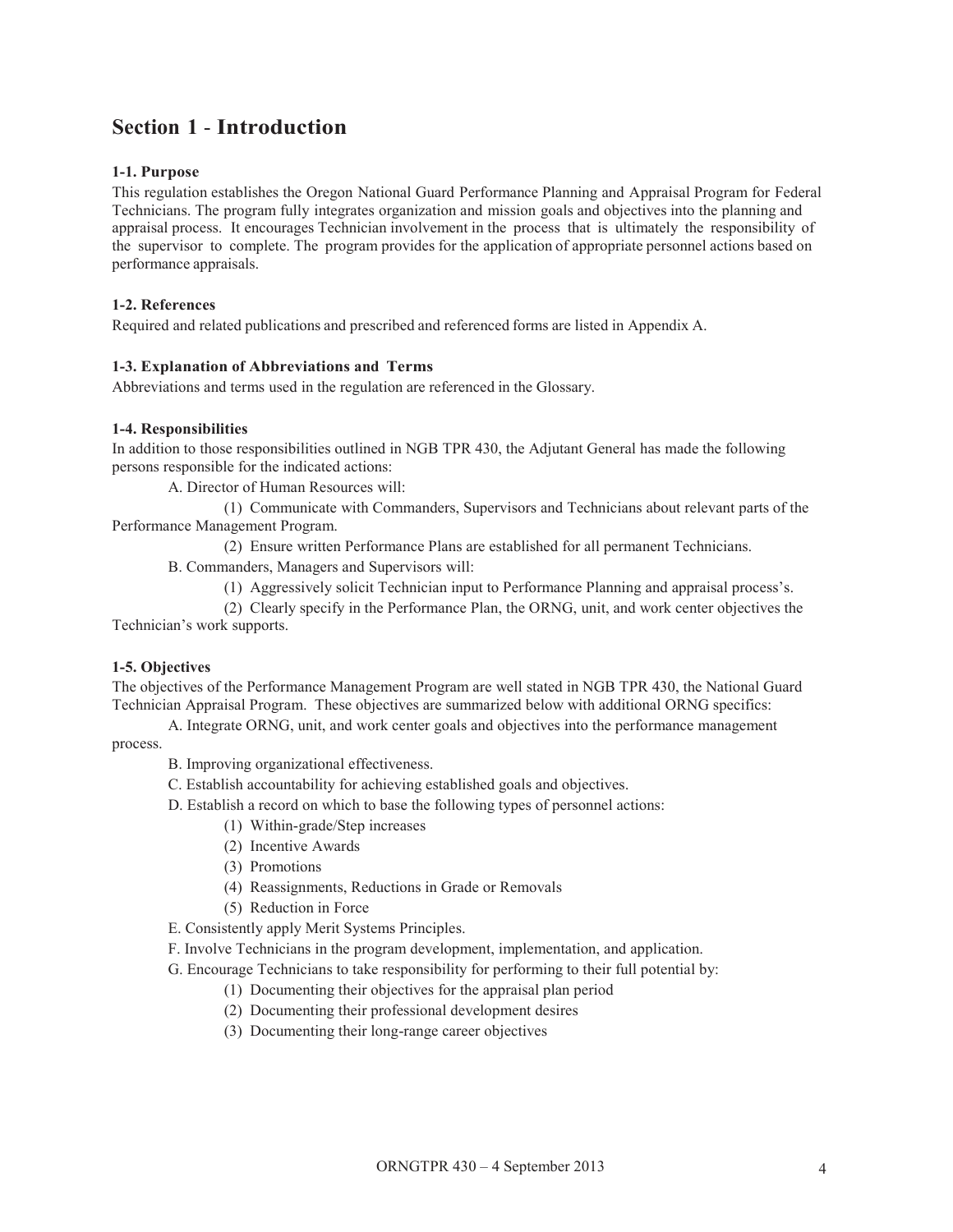# **Section 2** - **The Performance Plan, Review and Appraisal Process**

# **2-1. General**

A. The Performance Plan is comprised of all of the written job objectives that set forth expected performance. Only Job Objectives (Critical Elements – see glossary for definition) will make up the Performance Plan. Job Objectives are derived from the Technician's Position Description. The Performance Plan for a Technician and a Performance Appraisal together establish a Technician's rating of record (as referenced in 5 CFR 430 or NGB TPR 430). The Performance Plan and Appraisal are documented using the Performance Appraisal Application (PAA) tool. The Performance Plan and Appraisal together are required to establish a rating of record and may be used to justify performance awards. The rating of record is the only performance record that can be used to justify a negative personnel action in accordance with (IAW) 5 CFR 430.

B. The Performance Review is one tool used to facilitate ongoing communication between the supervisor and Technician regarding performance. Formal Performance Reviews like the Performance Appraisal are documented using the PAA. Performance Reviews are not a rating of record and cannot be used to justify a negative personnel action. However, the Performance Review is mandatory to initiate a formal Performance Improvement Plan.

# **2-2. Five Rating Level Evaluation Method**

A. The five rating level evaluation method is used to provide consistency in describing ratings of record and as a reference point for applying other related regulations, including, but not limited to:

- (1) Within Grade Increases/Step Increases (5 CFR Parts 531 and 532)
- (2) Incentive Awards (5 CFR Part 451)
- (3) Reassignments, Reductions in Grade or Removals (5 CFR Part 430)
- (4) Promotions (5 CFR Part 335 and TPR 300(335))
- (5) Reduction in Force (TPR 300 (351))
- B. The five rating levels are:

| <b>JOB</b><br><b>OBJECTIVE</b><br><b>RATING</b> | <b>DESCRIPTORS:</b> The following definitions shall apply to the summary or<br>overall performance appraisal rating:                                           |
|-------------------------------------------------|----------------------------------------------------------------------------------------------------------------------------------------------------------------|
| $5 -$ Outstanding                               | Outstanding performance in one or more job objective and excellent<br>performance for all other job objectives.                                                |
| $4 - Excellent$                                 | Excellent performance in one or more job objectives and fully successful<br>performance for all other job objectives.                                          |
| $3 -$ Fully Successful                          | Overall fully successful performance.                                                                                                                          |
| $2 - Marginal$                                  | Below fully successful performance for one or more job objectives, but at least<br>marginal performance for all job objectives.                                |
| $1 -$ Unacceptable                              | Fails to meet at least the marginal performance standard in one or more job<br>objectives.                                                                     |
| Not Rated                                       | Employee did not have an opportunity to perform the job objective because it<br>became obsolete or could not be accomplished due to extenuating circumstances. |

# **2-3. Annual Performance Management Cycle**

A. Supervisors will implement a Performance Plan, conduct Performance Reviews and complete the Performance Appraisals in accordance with the instructions above.

B. The supervisor is responsible for complying with the performance management timing criteria, realigning off cycle appraisals (coordinate with HRO) and fitting scheduled reviews and appraisals into the overall training and operations plan.

C. To assist command in monitoring the performance management cycle, the HRO will provide reports as needed. The following reports are examples of what reports are available:

(1) Overdue Performance Plan Report – a list of Technicians, who have been assigned,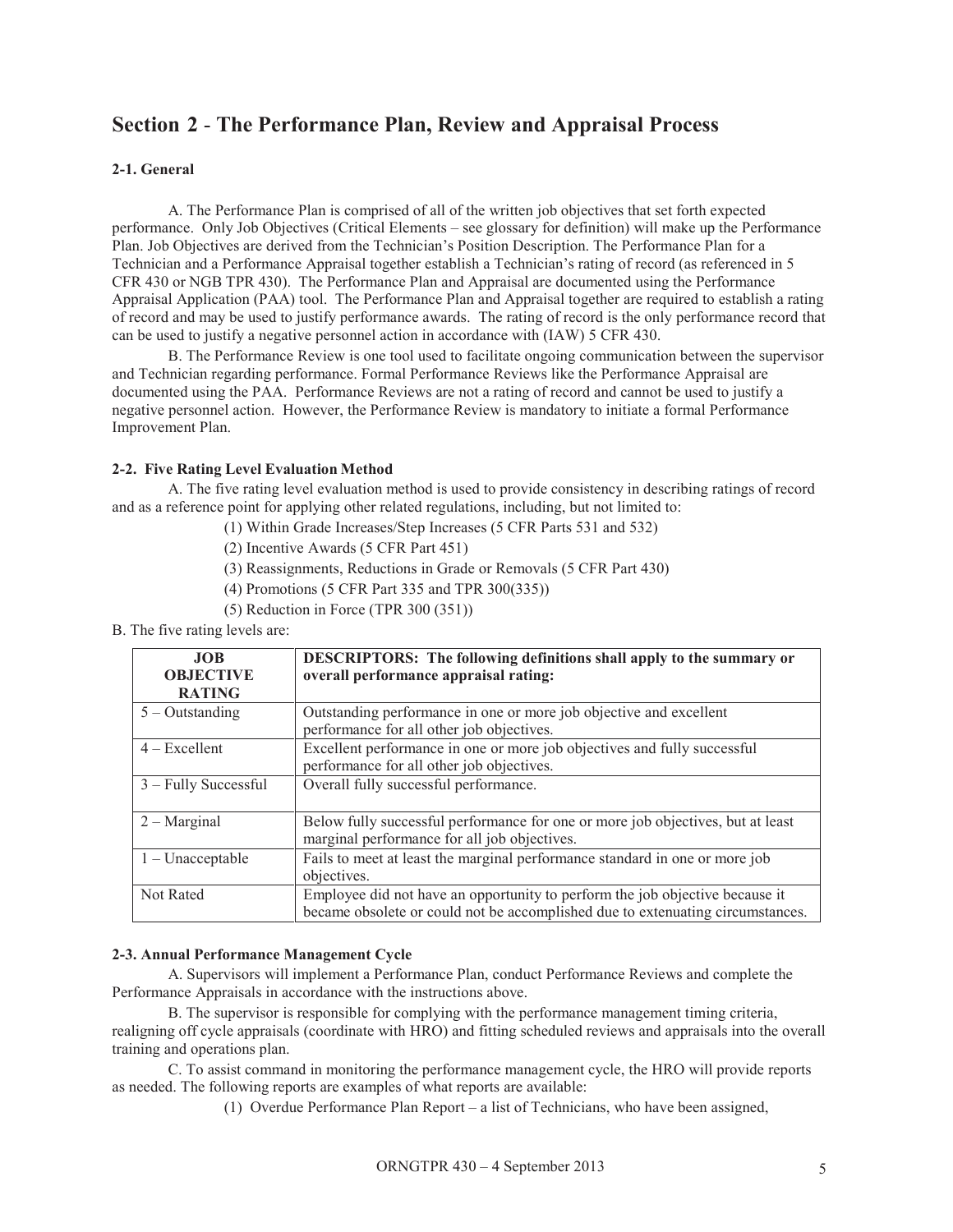reassigned or promoted for more than 30 days and no Performance Plan is posted in HRO.

(2) Suspense Report for Upcoming Performance Appraisals – a list of Technicians whose last performance appraisal is 10 to 12 months old.

(3) Overdue Performance Appraisal Report – a list of Technicians whose last performance appraisal is over 12 months old.

D. Postponement of Performance Appraisals beyond one year from the last appraisal will occur only with HRO concurrence.

#### **2-4. Performance Plans**

A. The supervisor will document the Performance Plan using the PAA, Performance Appraisal Application tool.

B. Establishing the Performance Plan is a joint effort of the supervisor and Technician. The supervisor begins the plan development process by explaining to the Technician how his or her work contributes to the goals and objectives of the work element and higher headquarters goals and objectives. The supervisor and Technician then develop the body Performance Plan which is comprised of clearly written "Performance Elements" associated with established "Performance Indicators" and "Technician Objectives".

C. The Technician is required to sign the form indicating receipt. The signature does not indicate concurrence. If the Technician refuses to sign, he/she is subject to disciplinary action. The supervisor will immediately contact HRO for guidance. If the Technician disagrees with the content of the Performance Plan they may utilize the appropriate grievance procedure to seek resolution.

D. Supervisors will implement a Performance Plan within the first 30 days of a Technician being assigned to a new position, having a new position description applied to the Technician's current position, or when the Technician is detailed to a different position for a planned period of more than 120 days.

E. The supervisor will send an electronic copy of the completed Performance Plan to the HRO when the plan is implemented.

F. Aligning Performance Plans with Strategic Goals. Performance Plans shall support and align with the DoD mission and its strategic goals, organizational program and policy objectives, annual Performance Plans, and other measures of performance. The DoD mission and goals cascade to the state, and resulting state mission and goals are the basis for individual performance expectations.

G. Performance Expectations may include:

(1) Goals or objectives that set general or specific performance targets at the individual, team, and/or organizational level;

(2) Organizational, occupational, or other work requirements, such as standard operating procedures, operating instructions, manuals, internal rules and directives, and/or other instructions that are generally applicable and available to the employee;

(3) Particular work assignments or other instructions may be used to amplify performance expectations. These work assignments or instructions may specify the quality, quantity, accuracy, timeliness, or other expected characteristics of the completed assignment or some combination of such characteristics. Such assignments and instructions need not be in writing.

H. Developing and Communicating Performance Plans. Communication between supervisors and employees is critical to the success of the performance management program. Performance expectations and yearto-date progress should be the subject of several discussions throughout the year between supervisors and employees. At least one documented interim performance review is required.

(1) Performance expectations will normally be communicated to the employee in writing within 30 days from the start of the rating cycle, entrance on duty of a new employee, or employee job change, but no later than 120 days prior to the end of the appraisal period. Employees are always accountable for demonstrating professionalism and standards of appropriate conduct and behavior, such as civility and respect for others. Performance expectations, even if not stated in a job objective, include the general behavioral expectations for all employees as stated in the Standards of Ethical Conduct for Employees in the Executive Branch, and the DoD Joint Ethics Regulations.

(2) Supervisors and employees should have meaningful dialogue on performance expectations, including but not limited to:

a. Job Objectives appropriate for the grade and current salary to which the employee is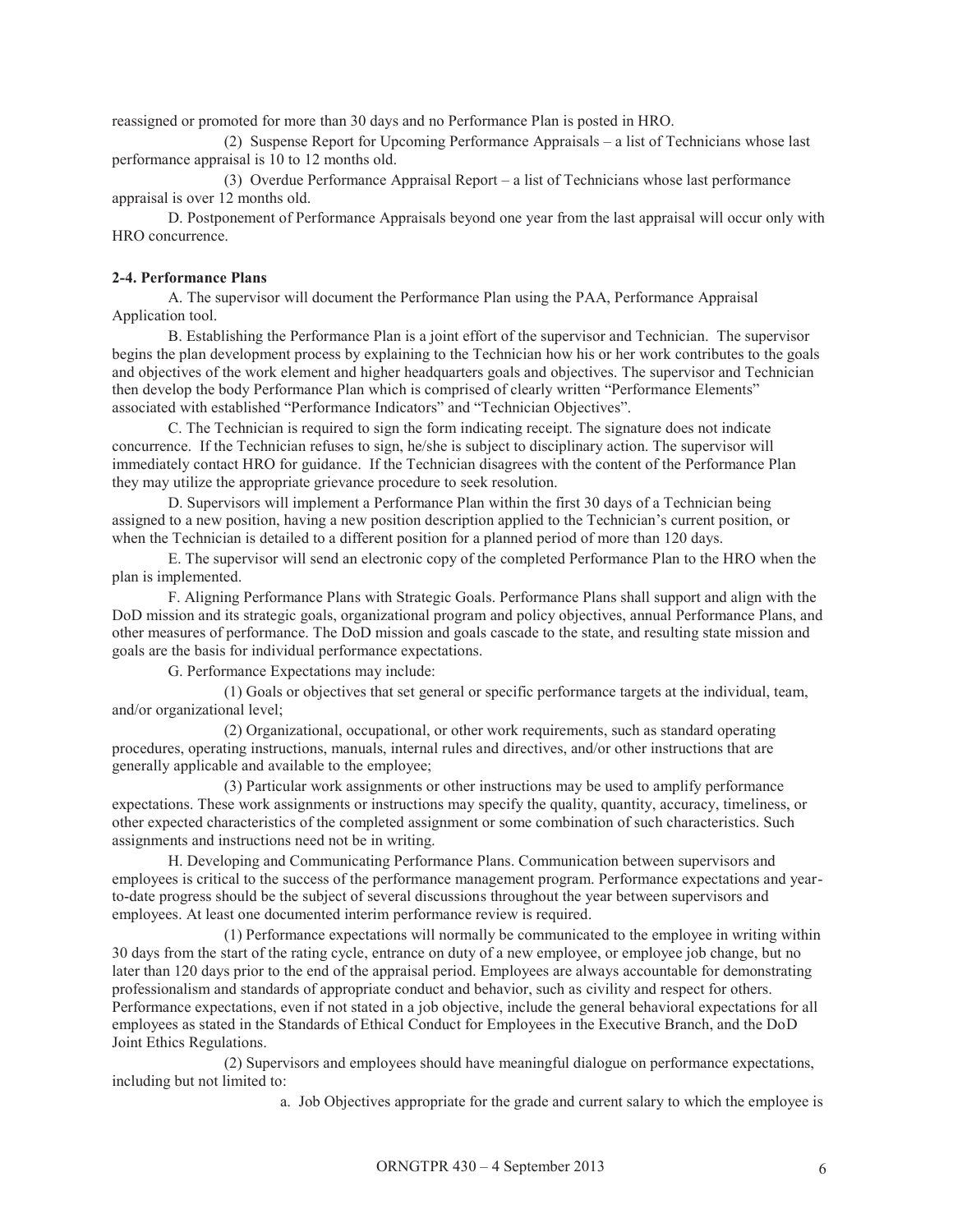assigned and how they relate to organizational mission and goals;

b. Weight of each job objective, if applicable

 (3) Performance Plans. Every eligible employee shall be issued a Performance Plan containing the employee's job objectives and performance standards. Performance Plans shall be documented in the Defense Civilian Personnel Data System (DCPDS), utilizing the Performance Appraisal Application tools.

a. Performance Plans shall be in place and communicated to the employee normally within 30 days from the start of the rating cycle, entrance on duty of a new employee, or employee job change. The 30-day requirement may be extended up to an additional 60 days. Such extension shall not impact or delay the issuance of a yearly appraisal.

b. Higher-Level Review of Performance Plans: The Performance Plan is subject to higher-level review to ensure consistency and fairness within and across organizations. The Performance Plan is considered to be approved after higher-level review and the supervisor has communicated the plan to the employee in writing. The supervisor shall record the employee's receipt of the Performance Plan and the manner in which it was provided (face-to-face, telephone, etc.) to the employee in the PAA.

I. Adjustment of Performance Plans during the Appraisal Period. Performance Plans, (job objectives and standards) should be reviewed regularly. When adjusting Performance Plans, supervisors and employees must follow the requirements for planning, communicating, monitoring, and assessing expectations established in this regulation. Adjustments to Performance Plans shall be in place and communicated to the employee normally within 30 days from the start of the rating cycle, entrance on duty of a new employee, or employee job change.

J. Job Objectives. Each eligible employee will have their work assignments or responsibilities described in their Performance Plan as a Job Objective(s) Supervisors are encouraged to involve employees in the development of their job objectives. Normally, this process will include at least one face-to-face discussion between supervisors and employees. Final decisions regarding performance standards, including job objectives, are within the sole and exclusive discretion of management.

(1) Each eligible employee shall be assigned at least two and generally three to five job objectives. While each employee may have up to a maximum of ten job objectives, best practice is to assign three to five. These job objectives shall be commensurate with duties and responsibilities assigned to the employee and the salary paid to that employee. Job objectives may be weighted to reflect relative priority of the elements included in the Performance Plan. No job objective may be weighted less than 10 percent. Weighted job objectives must total 100 percent. If job objectives are not weighted they are considered all equal.

(2) Job objectives and performance standards should be documented, in the PAA, on the automated NGB Form 430, in the Job Objectives block.

(3) Adding Job Objectives. When new job objectives are assigned (e.g., due to a job change, additional duties, promotion, etc.), they must communicate that portion of a major performance expectation that can be accomplished within the time remaining in the appraisal period. Job objectives may not be added or changed 120 days prior to the end of the appraisal period.

(4) Mandatory Job Objective(s) for Supervisors. A supervisor's Performance Plan shall include at least one supervisory job objective. The mandatory job objective will hold supervisors accountable for carrying out the responsibilities outlined in this regulation, including but not limited to:

a. Clearly communicating the Performance Plan and holding employees responsible for accomplishing their critical elements and performance standards;

b. Making meaningful distinctions among employees based on performance and the employee's contributions aligned with the strategic goals and objectives;

c. Fostering and rewarding excellent performance;

- d. Addressing poor performance;
- e. Assuring employees are assigned a rating of record;
- f. Adhering to laws and regulations concerning merit system principles and prohibited

personnel practices;

g. Ensuring continuing application of, and compliance with EEO laws, regulations and

policy.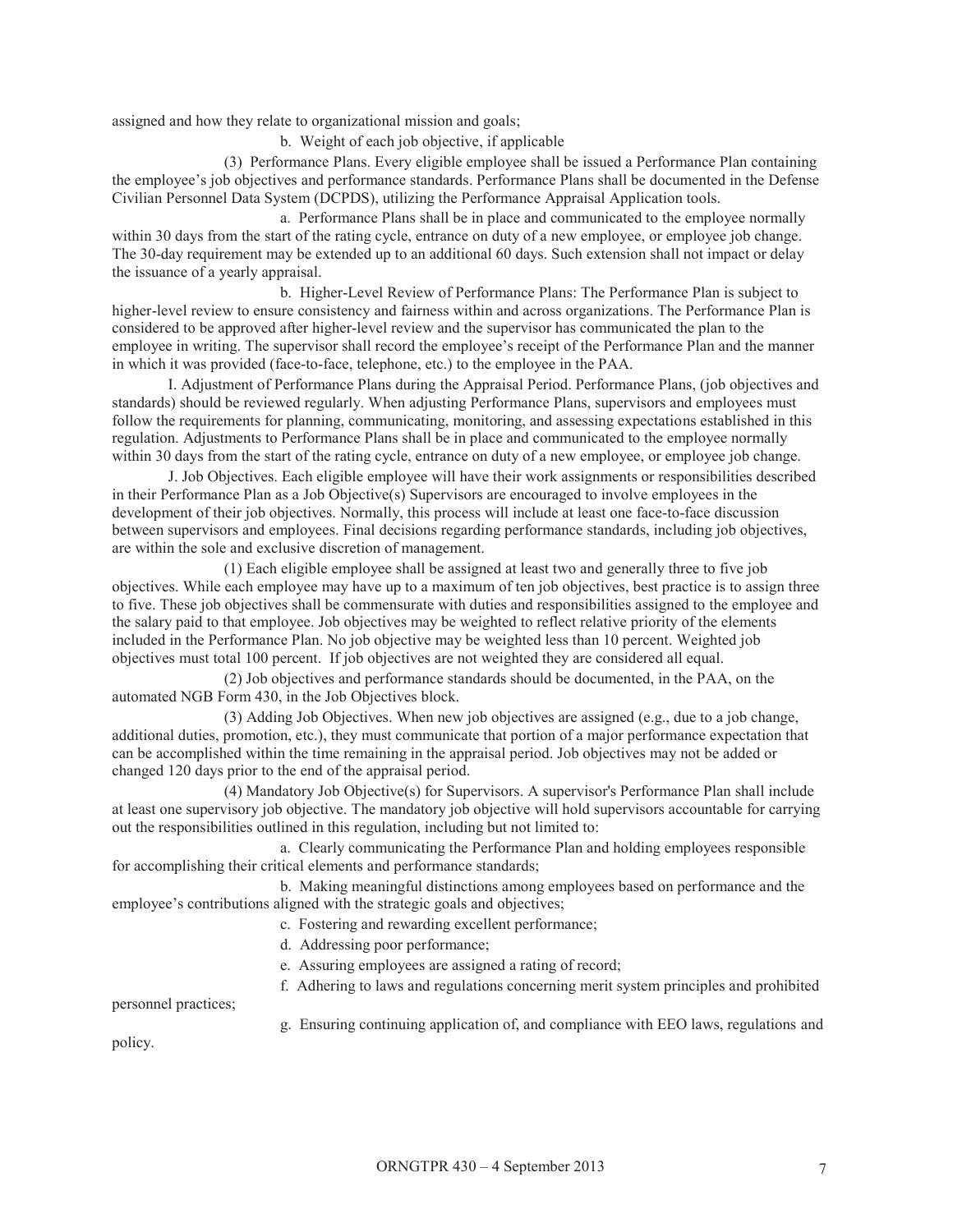## **2-5. Monitoring Performance**

A. As part of monitoring employee performance, supervisors are expected to:

- (1) Engage in dialogue with the employee concerning performance
- (2) Conduct one or more documented interim reviews with each employee
- (3) Maintain performance information
- (4) Update job objectives and performance standards if they change
- (5) Anticipate and address performance deficiencies
- (6) Reinforce effective behavior

B. Properly monitoring performance enables supervisors to identify, address, and resolve performance deficiencies during the appraisal cycle. A Level 1 rating of record does not need to be formally assigned to the employee in order to address a performance deficiency.

C. Dialogue and Feedback.

(1) Supervisors will provide on-going (i.e., regular and timely) feedback in the form of meaningful dialogue with employees regarding their performance. Face-to-face is the preferred method of supervisory/employee dialogue for performance based issues. Although supervisors have the primary responsibility for providing employees feedback, employees share the responsibility of identifying and communicating successes and challenges relative to their assigned Performance Plan.

(2) Employees may request periodic feedback and dialogue regarding their own performance. To the extent practicable, supervisors will accommodate such requests.

D. Employees on temporary assignment/promotion. Policies established for setting and communicating Performance Plans will be applied to the extent practicable. Generally, an employee on a short-term detail, temporary reassignment or temporary promotion during the appraisal period shall be assigned an annual rating of record by the supervisor/rater of the permanent position.

(1) At the time of the temporary assignment, the employee, temporary (gaining) supervisor and supervisor of the permanent position shall jointly review and determine the need to adjust previously assigned job objectives.

(2) The supervisor of the permanent position has final authority to determine and document the appropriate job objectives and performance plan. Both supervisors will cooperate to ensure that the employee is provided meaningful feedback during the temporary assignment or temporary promotion and is issued at least one documented interim review.

(3) The temporary supervisor shall complete a closeout assessment for employees who have been assigned to them for at least 120 calendar days.

(4) In the case of long-term details, temporary reassignments or temporary promotions, it may be more appropriate for the temporary (gaining) supervisor to prepare the annual rating of record. To the extent practicable, the rater and reviewing official will consider the closeout assessment provided by the supervisor of the temporary position.

E. Interim Reviews. While ongoing informal dialogue and feedback are essential throughout the rating cycle, one or more formal interim Performance Reviews shall be conducted between supervisors and employees. At least one interim Performance Review shall be prepared and documented during the appraisal period. The interim review shall be documented on automated NGB Form 430.

(1) A formal interim review shall acknowledge achievements and suggest areas for improvement, and provide meaningful dialogue and exchange of concerns. Developmental suggestions also may be provided to the employee, as appropriate.

(2) The employee shall be provided a copy of the interim review. Supervisors shall record the employee's receipt of the interim review and the manner in which the review was communicated (face-to-face, telephone, etc.).

(3) Normally, the immediate supervisor will accomplish the interim review. To the extent practicable, if the immediate supervisor is unable to accomplish the interim review, he or she shall provide meaningful input to the manager responsible for accomplishing the review.

(4) Interim reviews are subject to higher-level review to ensure consistency and fairness within and across organizations. The interim review is considered to be approved after higher-level review, and the supervisor has communicated the plan to the employee in writing.

F. Closeout Assessment. Supervisors will complete the PAA, giving a brief narrative description of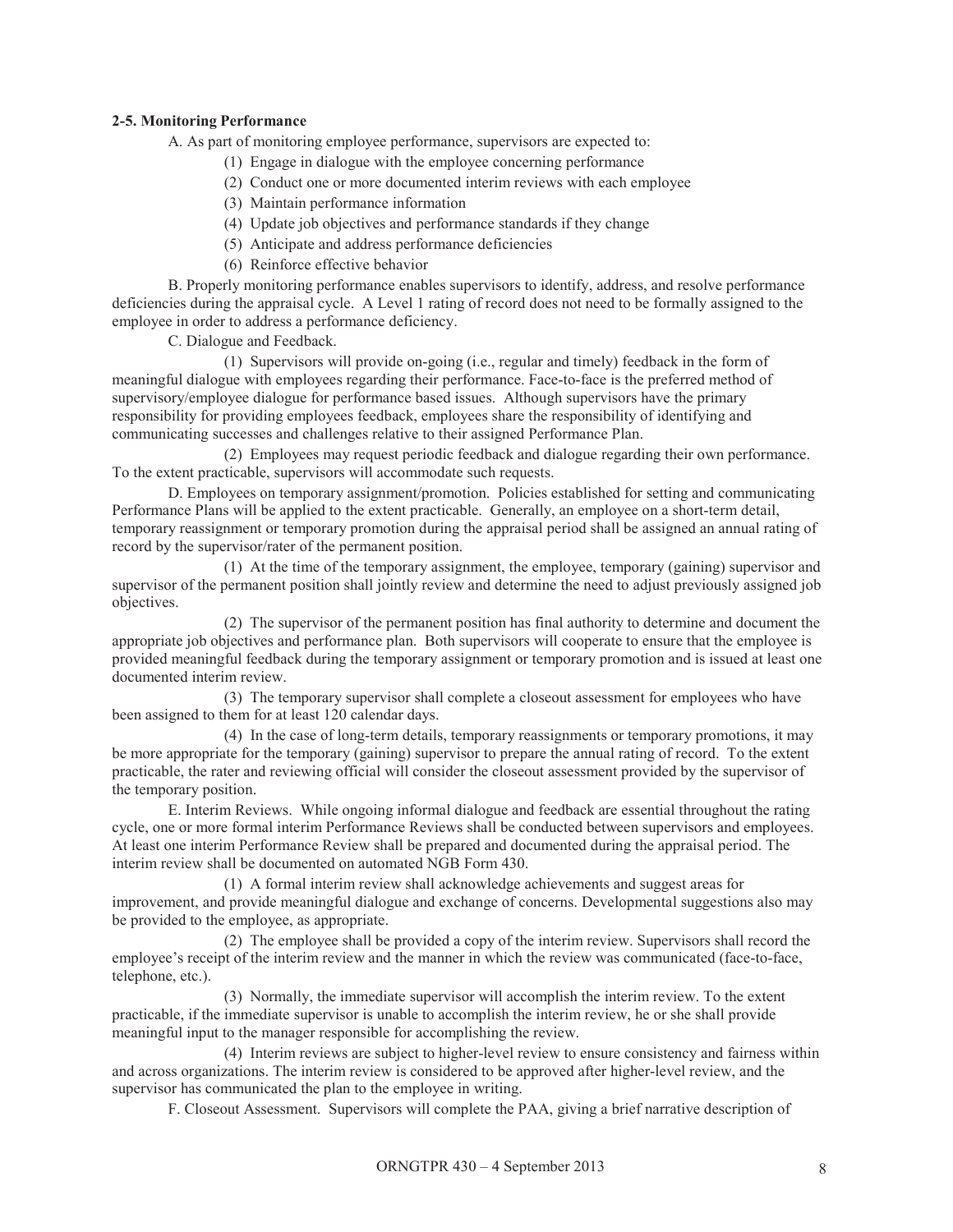employee performance, achievements and contributions during the current appraisal period when it is known the supervisor will cease to exercise duties related to monitoring, developing and rating employee performance (due to job change, extended absence, retirement etc.) for such employees. This condition may result from a job change by either the supervisor or the employee.

(1) A supervisor shall prepare a closeout assessment for an employee when it is known the employee will change positions resulting in a new supervisor. Additionally, a supervisor shall prepare a closeout assessment, as required, for employees on details or other previously occupied positions, as input for an employee's rating of record.

(2) A closeout assessment is only required if an employee has been assigned to a specific supervisor and has been on an approved Performance Plan for more than 120 calendar days.

(3) Closeout assessments will normally be accomplished within 10 calendar days after the supervisor ceases to exercise duties related to monitoring, developing and rating the employee's performance and shall be considered by the appropriate rating official when determining the annual rating of record.

(4) A closeout assessment for an employee that was prepared during the most recent appraisal period shall be available for review by the following:

a. the employee;

b. the employee's supervisor (or rater, if different); and

c. responsible reviewing official.

#### **2-6. Performance Reviews**

A. Supervisors will document Performance Reviews within the PAA.

B. Performance Reviews improve communications between the supervisor and the Technician concerning performance expectations and results. Performance Reviews can and should be conducted by the supervisor as many times as necessary. However, a trial/probationary review and Interim Performance Reviews are mandatory.

C. A trial/probationary period review is used by the supervisor to document whether the Technician has the qualities needed for permanent Federal government service. The review is mandatory to document the supervisor's recommendation to retain or not retain a trial period or probationary Technician. ("Trial" period is the term used for dual-status Technicians and "Probationary" is used for non-dual-status Technicians).

(1) The supervisor will complete the appropriate blocks of the PAA by the end of the 10th month of the trial/probationary Technician's first year of employment and obtain the Technician's signature to indicate that he or she has been informed of the recommendation. The supervisor then immediately sends a copy of the completed form electronically to the HRO.

(2) If the HRO concurs with the recommendation to retain the Technician, the supervisor will complete the full performance appraisal at the end of the first year of employment IAW paragraph 2-4.

(3) At the end of the 10th month of employment, if the supervisor recommends non-retention, the following will apply. The HRO will evaluate the supervisor's justification, insuring that the employee was given an opportunity to improve. Between the date of the original recommendation and the end of the probationary period, the HRO will make a final concur/non-concur decision and coordinate with the supervisor to establish a termination date if necessary.

D. Interim Performance Reviews are mandatory and should occur at a minimum near the middle of the period covered by the Performance Plan.

#### **2-7. Performance Appraisal**

A. The supervisor will document the performance appraisal by completing the appraisal in the PAA.

B. The performance appraisal is the formal documentation of the supervisor's assessment of the Technician's performance. The Supervisor evaluates the Technician's performance against the previously established Performance Plan information contained in the PAA to formulate his or her conclusions and the summary rating.

C. Timing of the Appraisal: The supervisor:

(1) Will ensure close out of the Performance Appraisal for a Technician by 30 October (rating period is 1 October to 30 September) or at any time provided the Technician's Performance Plan has been in place for a minimum of 120 days. Closeout is accomplished when the supervisor, higher level reviewer, and employee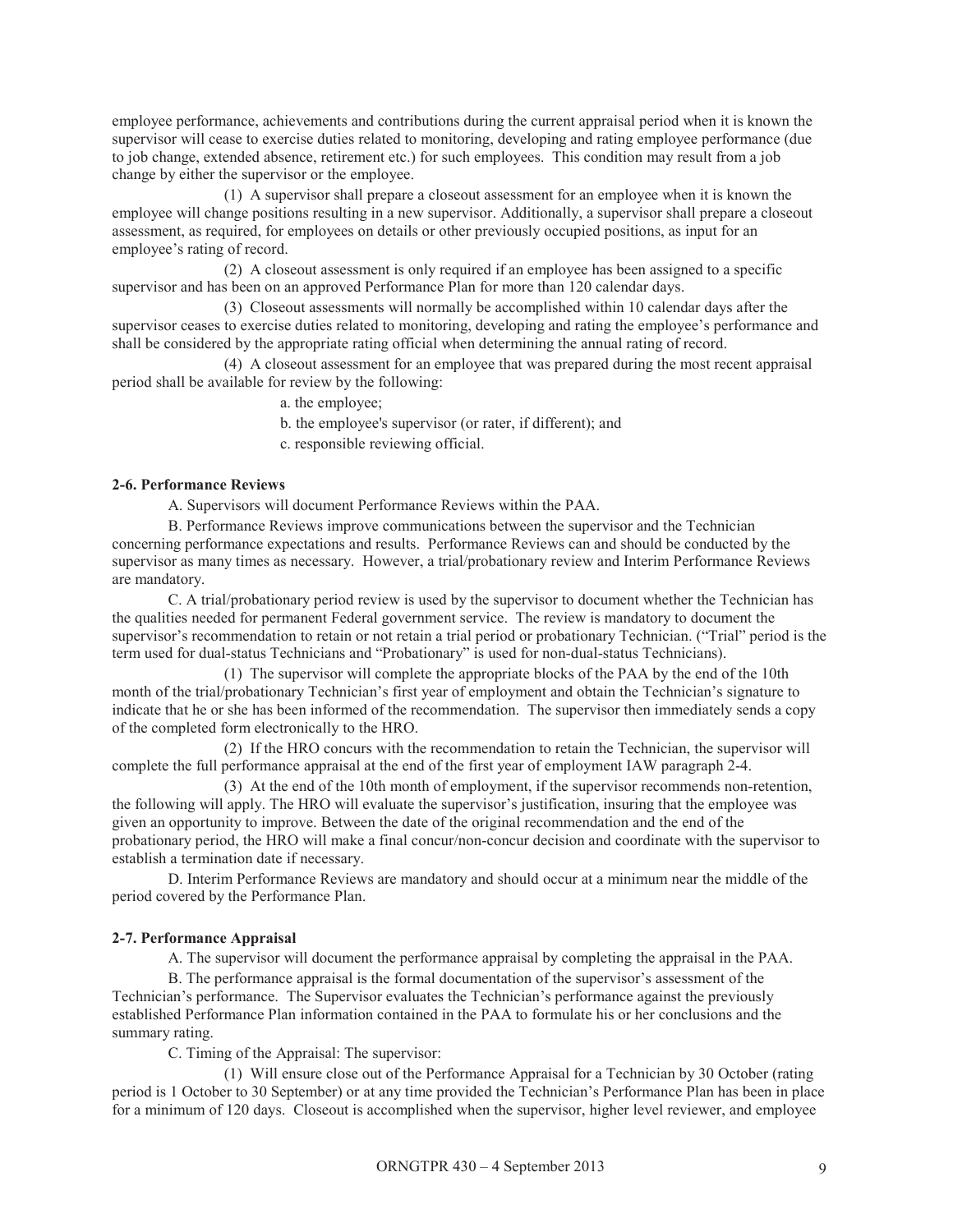all sign the Performance Appraisal.

(2) Must complete a performance appraisal no more than one year after the Performance Plan is implemented.

(3) Annual performance ratings, to determine a rating of record, may be postponed (with documentation of circumstances) when there has been insufficient time to observe the technician's performance in their present assignment because:

a. The supervisor or the Technician is newly-assigned (less than 120 calendar days);

b. The Technician has not been performing the regularly assigned work because of extended details or absences;

c. The Technician has not worked under the Performance Plan for at least 120 calendar days. The postponement should not be extended any longer than necessary to permit 120 calendar days under the Performance Plan;

d. The Technician has been deployed for a long period of time, in which case the technician's last rating of record will be used for all official purposes until the technician returns and is observed for at least 120 calendar days under an approved Performance Plan.

e. Employees who are absent at the end of the appraisal period due to a work-related injury. Eligible employees who are still on agency rolls at the end of the appraisal period but who are absent due to a work-related injury will be rated based on the work performed during the appraisal period, provided they have satisfied the minimum 120 day performance period. The performance appraisal program procedures described in this regulation shall be observed to the extent practicable.

(4) Must complete "close-out" performance appraisals. Supervisors will complete a close-out appraisal for all subordinates Technicians they have supervised for at least 120 days when the supervisor leaves the supervisory position or when the technician is given another supervisor or given a new Performance Plan.

D. The supervisor will discuss the appraisal with the Technician and fully explain his or her rationale for the ratings and comments.

# **Section 3** - **Unacceptable Performance**

#### **3-1. Performance Verses Conduct**

A. This section addresses actions that must be taken by Command, the Human Resources Office, the immediate supervisor and the subordinate Technician when the Technician fails to meet the criteria needed to be rated fully successful in the performance elements of the Performance Plan.

B. This section does not address inappropriate conduct by the Technician. Supervisors should refer to NGB TPR 752, Discipline and Adverse Action, to address inappropriate conduct issues.

#### **3-2. Recognizing Unacceptable Performance**

A. Commanders and Supervisors are responsible for monitoring the work of their subordinate Technicians and helping them succeed. When the supervisor sees signs of unacceptable performance, he or she must take steps to help the Technician meet the standards of the Performance Plan.

B. With a well written Performance Plan and expectations that are understood by the subordinate Technician, the supervisor and Technician should be able to discuss performance issues in a non adversarial manner.

#### **3-3. Performance Review Associated with Unacceptable Performance**

A. When the supervisor first sees signs of unacceptable performance, he or she will conduct an interim Performance Review with the Technician to begin the process of helping the Technician improve. The supervisor will use the PAA to document the Performance Review.

B. If the Technician is not meeting the standards of any job objective of the Performance Plan, the supervisor will discuss with the Technician the need for a Performance Improvement Plan (PIP) and follow the PIP process described in paragraph 3-4 below. The supervisor should remind the Technician that a PIP is not a roadmap to termination but will be designed to clearly explain expectations and training needs so the Technician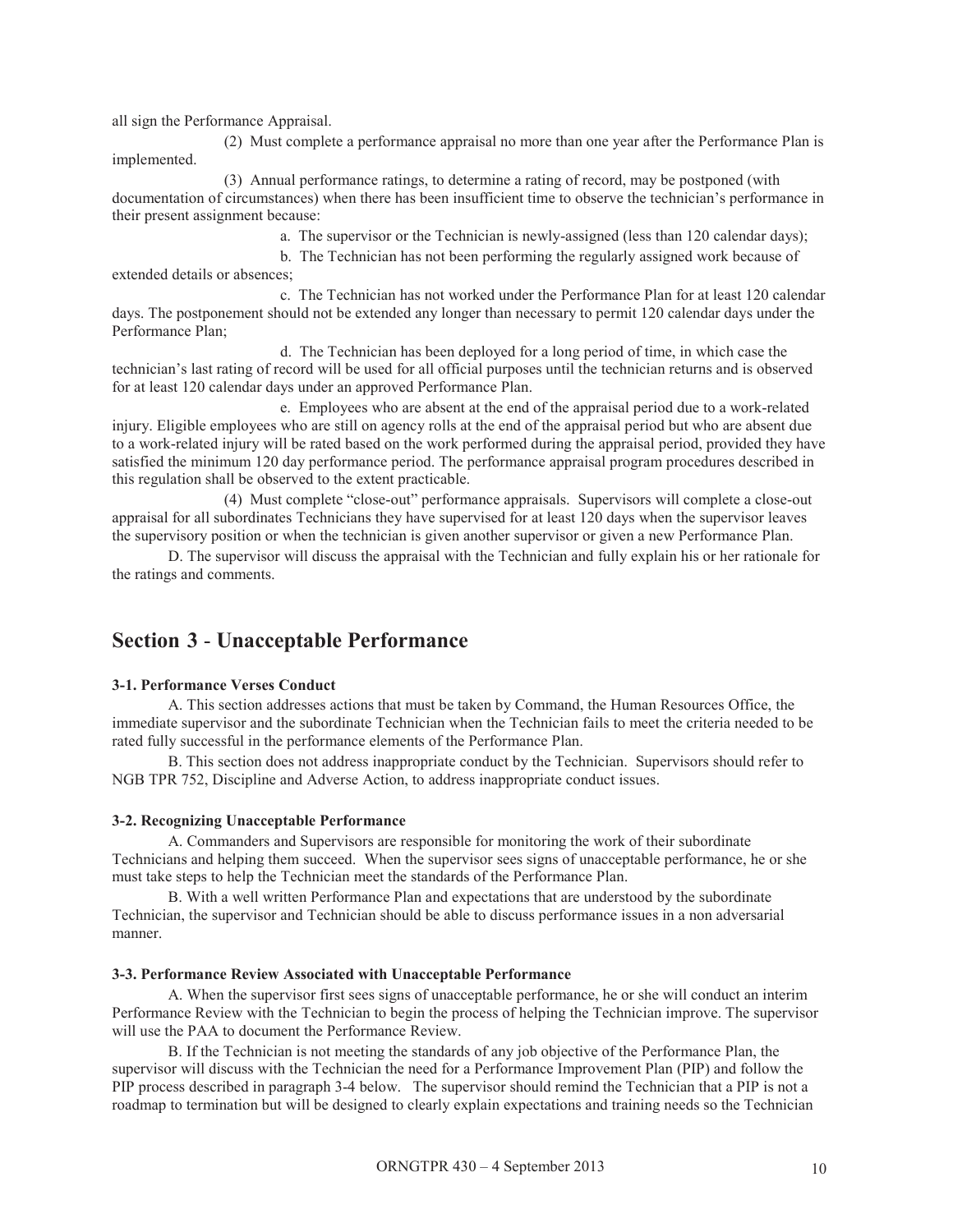can succeed.

C. If the Technician needs to improve performance identified in the Performance Plan, the supervisor will counsel the Technician. However, a PIP is not required unless the Technicians deficiency brings a job objective to an "unacceptable" rating.

D. After completing the Performance Review, the supervisor will contact HRO and request assistance in writing a PIP.

#### **3-4. Performance Improvement Plan (PIP)**

A. The purpose of a Performance Improvement Plan (PIP) is designed to help the Technician succeed. The PIP process is not meant as the first step toward removal, but a constructive step to help the Technician.

B. Some of the actions that can be taken by the supervisor in conjunction with a PIP are closer supervision, counseling, more frequent scheduled feedback, informal or formal training, supervisory or peer coaching and possibly special job focused assignments.

C. The Technician's immediate supervisor defines the PIP parameters. A PIP will accurately and specifically narrow the focus of the Technician allowing them to concentrate on Job Objectives of the Performance Plan needing improvement while not ignoring other elements. The content of a PIP must include the job objective(s) in which the Technician's performance is Unacceptable, in what manner it is considered as such and exactly what is required to bring the performance above an "Unacceptable" level. The PIP must be written in language that the Technician fully understands.

D. A PIP must contain certain elements required to ensure compliance with Federal regulations. Before placing a Technician on a PIP, contact the Human Resource Office, Labor Relations Specialist (HR-L) for additional guidance specific language or a sample PIP.

#### **3-5. Unacceptable Performance after a PIP**

A. If the Technician simply cannot meet the standards of the Performance Plan after being afforded the opportunity to improve under a PIP, the supervisor will complete a full performance appraisal using the PAA. The appraisal will clearly indicate where the Technician has failed to meet the requirements of a Job Objective.

B. The immediate supervisor and second level supervisor will contact the HRO to discuss options such as grade reduction, transfer to another job, or termination for the Technician.

# **Section 4** - **The Review and Appeal Process for Non-Bargaining Unit Members**

#### **4-1. Appeal Rights**

A Technician may appeal a performance appraisal in order to have the comments on the appraisal changed and/or have the summary rating changed. The Technician, supervisor, HRO, the State Review and Appeals Board, and the Adjutant General all play a part in the appeal process. The actions necessary to process an appeal are identified in paragraphs 4-2 through 4-5 below.

#### **4-2. Technician Actions**

A. The Technician should notify their immediate supervisor that they intend to appeal the appraisal. The Technician may not appeal an interim Performance Review since it is not a "rating of record" in accordance with 5 CFR 430 and no personnel action will result from the Performance Review.

B. To appeal a marginal or above appraisal, the Technician may file an appeal to the HRO no later than 30 calendar days after the Technician receives the completed appraisal.

C. To appeal an "unacceptable" appraisal, the Technician must file an appeal to the HRO within the 15 day advance written notice period outlined in the "Notice of Written Decision Based on Unacceptable Performance" letter. This letter will be presented to the Technician after a decision has been made to take a personnel action as a result of unacceptable performance. This letter may be presented sometime after the Technician receives the unacceptable performance appraisal.

D. The Technician must file the appeal in writing and submit it to the HRO for consideration by a State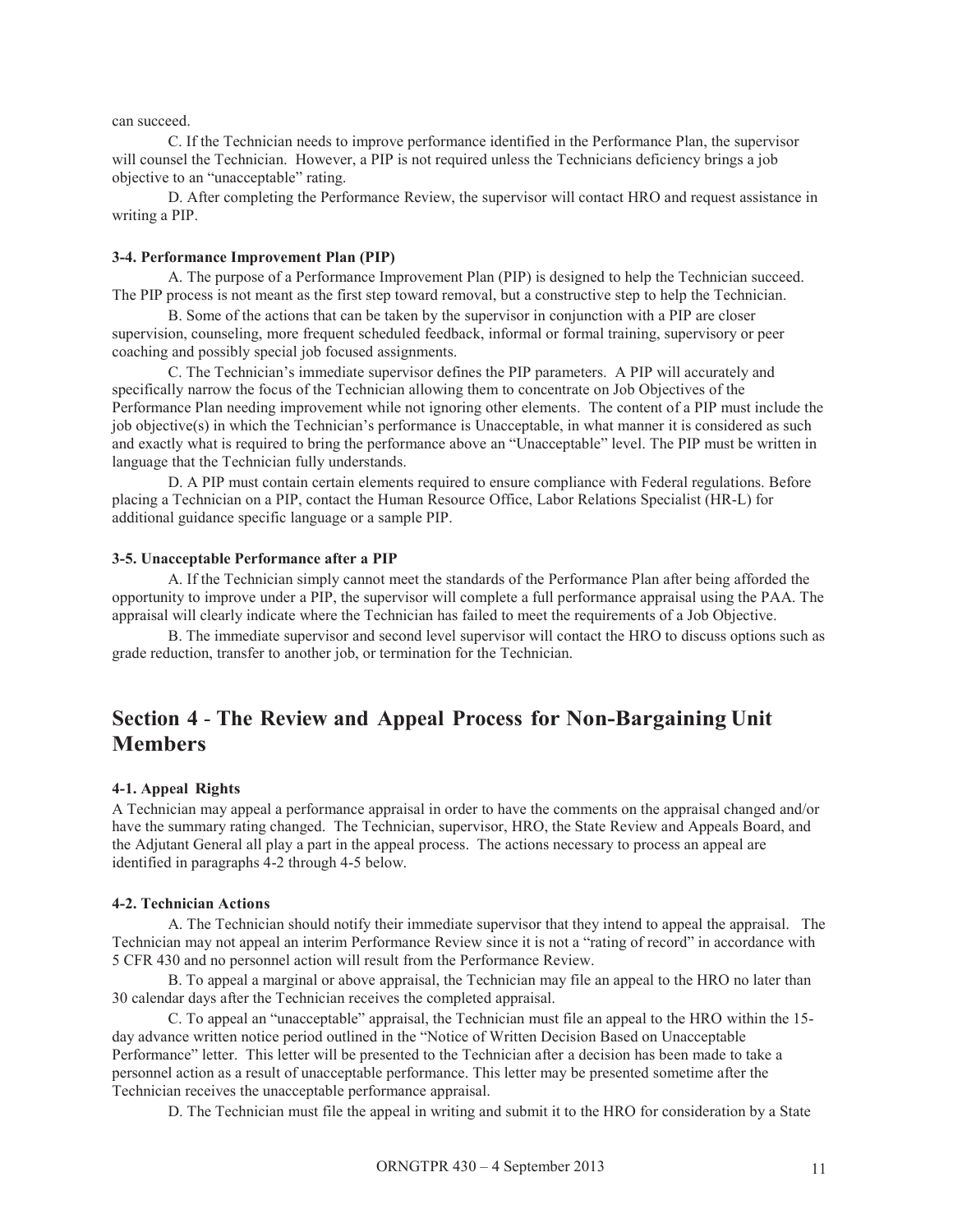Review and Appeals Board. The appeal must contain the following information:

(1) Name of the employee organization;

- (2) The appraisal being appealed;
- (3) Why the appraisal should be changed;
- (4) Performance level requested; and
- (5) Date of notice received.

E. When any required information for the appeal is not available, the Technician should submit what is available and state why the other information is not available.

F. A Technician has no appeal rights beyond the Adjutant General.

#### **4-3. HRO Actions**

A. The HRO will establish a State Review and Appeals Board on an "ad hoc" basis. The State Review and Appeals Board will consist of (at least three) members to provide an impartial review on performance appraisal appeals. Personnel serving on the board cannot be in the chain of command of the Technician who is filing an appeal and should not be in a lower graded position than the Technician. Peers of the appellant may be chosen to serve on the board. The Technician is entitled to representation during the board process.

B. The HRO will not establish the board to review appeals that have been grieved through the negotiated grievance procedure.

C. The HRO will assist the board in presenting their formal recommendation to the Adjutant General.

#### **4-4. State Review and Appeals Board Actions**

A. The board will convene as soon as practical after being formed by the HRO. The board will elect a spokesperson to run the meetings and to present its findings to the Adjutant General.

B. In reviewing performance appraisal appeals including unacceptable performance, the board by majority vote will recommend to the Adjutant General to either change the appraisal, or sustain the appraisal without change. When reviewing unacceptable performance ratings, the board will only be concerned with the performance appeal; it will not review the personnel action taken as a result of an unacceptable appraisal. The Adjutant General will make the final decision. All members of the board must be present at all times during the hearings, and must participate in deciding on a recommendation.

C. During the proceedings, the board may admit oral and/or written evidence from the employee and the employee's immediate supervisor. The employee and the employee's representative (if desired by the employee), and the management representative (appealing employee's 1st or 2nd level supervisor) will submit any additional information deemed pertinent. Such information may be presented orally, by presentation of witnesses, or in writing. The employee, the employee's representative, and the management representative must be given the opportunity to hear, question any witnesses, and reply to the information submitted by the other parties. If any of these individuals are absent during the oral presentation, the absentee(s) must be furnished, in writing, any evidence admitted during their absence. The board may not use any written information to render a recommendation until the employee, the employee's representative (if any), and the management representatives have had an opportunity to examine and reply to it. Board members must serve as impartial fact finders and review each case objectively. They must give consideration to the merits of each case.

D. Within 15 calendar days of completion of the board's proceedings, the board will complete review of the evidence and submit the board's recommendations directly to the Adjutant General with an information copy to the HRO.

#### **4-5. Adjutant General Actions**

The Adjutant General will publish a final decision on the appeal after receiving the recommendation of the State Review and Appeals Board. The original copy of the decision will be sent to the Technician and copies sent to the immediate supervisor and the HRO.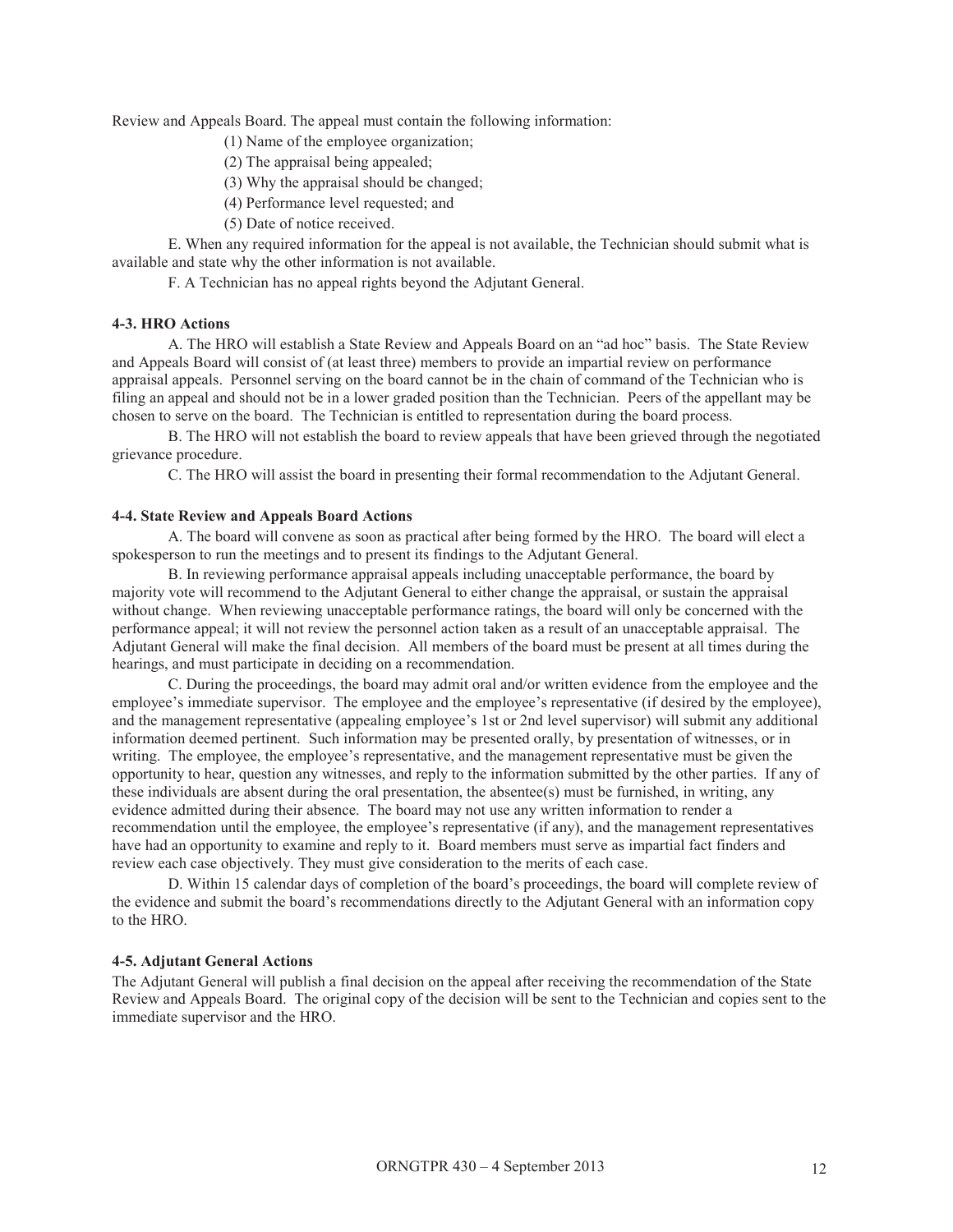# **Appendix A - References**

# **Section I - Required Publications**

**NGB TPR 430**  National Guard Bureau Technician Appraisal Program (Cited in para 1-3, 1-4c, 1-5, 2-4(3), 2-5d)

**NGB TPR 752**  Discipline and Adverse Action (Cited in para 3-1b)

**Title 5 CFR Part 430**  Performance Management (Cited in para 2-1a and b, 3-3d, 4-2a)

# **Section II - Related Publications**

No entries in this section

# **Section III - Prescribed Forms**

No entries in this section

# **Glossary**

1. NGB 430 Performance Appraisal Form. The official form, generated from the PAA, on which all elements of the performance appraisal process are documented. For the purposes of NGB 430, "Technician" refers to the Technician to whom the Performance Plan, Review and Appraisal apply, and "Supervisor" refers to the Technician's immediate supervisor. The "Reviewing Official" is the second level supervisor – the person who writes the supervisor's Performance Plan.

2. Appraisal Period: October 1st to September 30th each year, the period shall be no less than 120 days and no more than one year in which the Performance Plan will be in effect and at the conclusion of which the Technician will receive a formal appraisal.

3. Summary Rating: The five level summary rating pattern approved by the Office of Personnel Management (OPM) was chosen for use by the National Guard Bureau. The features of this system are outlined in NGB TPR 430.

4. Position Description (PD): The NGB approved document that states the PRIMARY duties and responsibilities for a Technician duty position. The duties and responsibilities are the key factors used to determine the pay plan, occupational code, and grade of the position. The PD's do not outline all of the duties a Technician is required to perform as part of their day, how the Technician is supposed to accomplish the duties nor do they describe the ORNG, unit, work center, or individual Technician objectives.

5. Job Objective/Performance Element/Critical Element: These items are interchangeable terms and are considered synonymous. A job objective describes duties and responsibilities that are "mission essential" and essential to the overall success of the Technician in his or her position. Each Job Objective outlines one or more components of the Technician's duties and responsibilities and should be stated in clearly understood terms. Job Objectives detail actual performance expectations and do not simply restate the words in the Technician's Position Description. A series of job objectives describe the full range of duties and responsibilities assigned to a Technician.